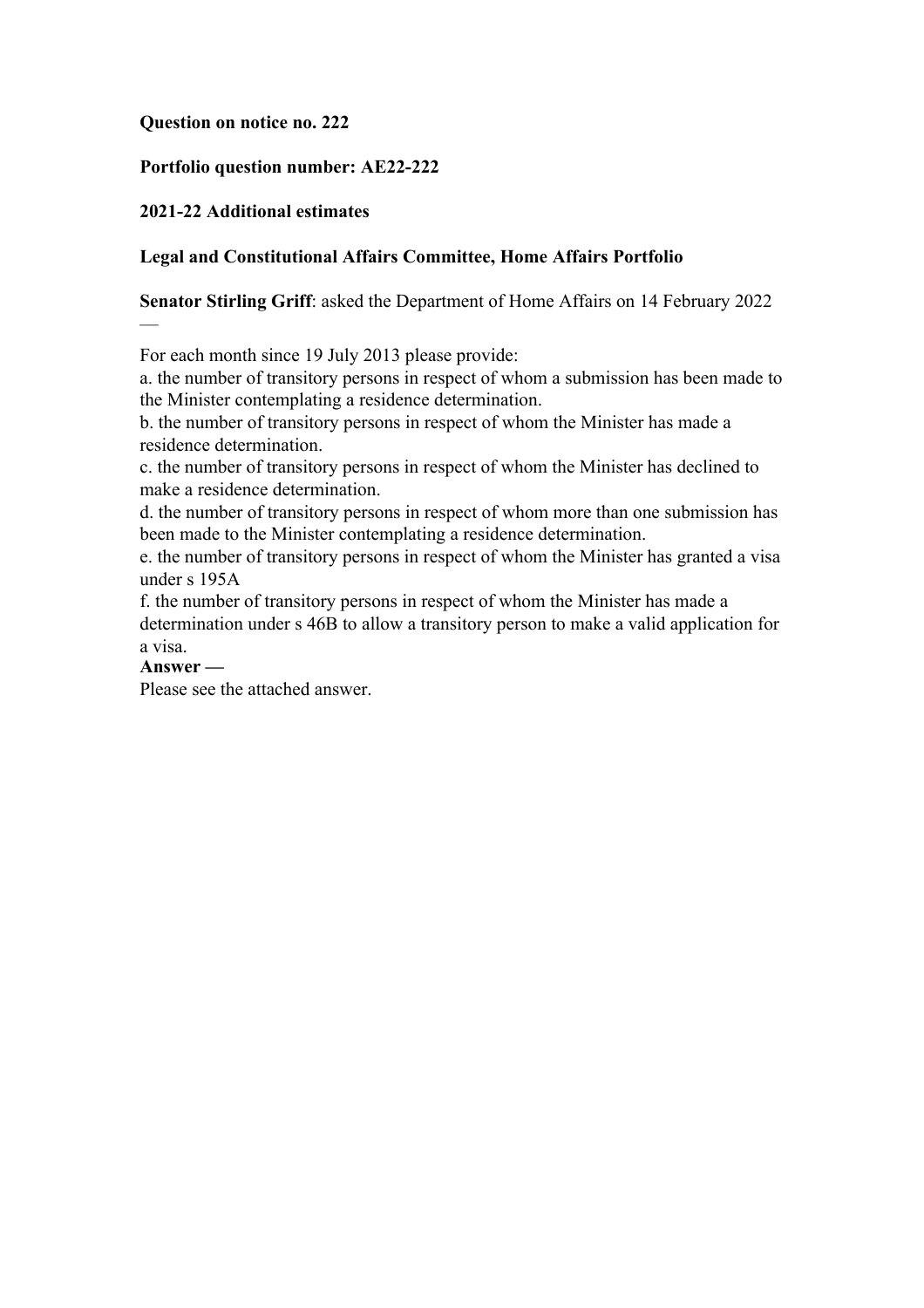#### **SENATE STANDING COMMITTEE ON LEGAL AND CONSTITUTIONAL AFFAIRS ADDITIONAL BUDGET ESTIMATES 14 FEBRUARY 2022**

### **Home Affairs Portfolio Department of Home Affairs**

# **Program 3.5: Onshore Compliance and Detention**

### **AE22-222 - Medical transfers and transitory persons in Australia - Monthly stats**

Senator Stirling Griff asked:

For each month since 19 July 2013 please provide:

a. the number of transitory persons in respect of whom a submission has been made to the Minister contemplating a residence determination.

b. the number of transitory persons in respect of whom the Minister has made a residence determination.

c. the number of transitory persons in respect of whom the Minister has declined to make a residence determination.

d. the number of transitory persons in respect of whom more than one submission has been made to the Minister contemplating a residence determination.

e. the number of transitory persons in respect of whom the Minister has granted a visa under s 195A

f. the number of transitory persons in respect of whom the Minister has made a determination under s 46B to allow a transitory person to make a valid application for a visa.

*Answer:*

# **Residence Determination (Questions a-d)**

| Month*                   | <b>Referred</b> | <b>Intervened</b> | <b>Declined</b> | <b>Re-Referred</b> |
|--------------------------|-----------------|-------------------|-----------------|--------------------|
| July 2013 - October 2014 |                 | O                 |                 |                    |
| November 2014            | $<$ 5           | $<$ 5             |                 | 0                  |
| December 2014            | 0               | 0                 | 0               | 0                  |
| January 2015             | O               | 0                 | O               | 0                  |
| February 2015            | 10              | 5                 | 5               | 0                  |
| <b>March 2015</b>        |                 |                   | 0               | 0                  |
| <b>April 2015</b>        | $<$ 5           | 0                 | O               | 0                  |
| May 2015                 | 14              | $<$ 5             | Ω               | 0                  |
| <b>June 2015</b>         | $<$ 5           | 10                | 0               | $\Omega$           |
| <b>July 2015</b>         | 9               | $<$ 5             |                 | ი                  |
| August 2015              | 5               | 14                | Ω               | 0                  |
| September 2015           | 0               | 0                 | 0               | 0                  |
| October 2015             | 8               | 0                 | $<$ 5           | 0                  |
| November 2015            | 14              | $<$ 5             | 0               | 0                  |
| December 2015            | 27              | 22                | 0               | $<$ 5              |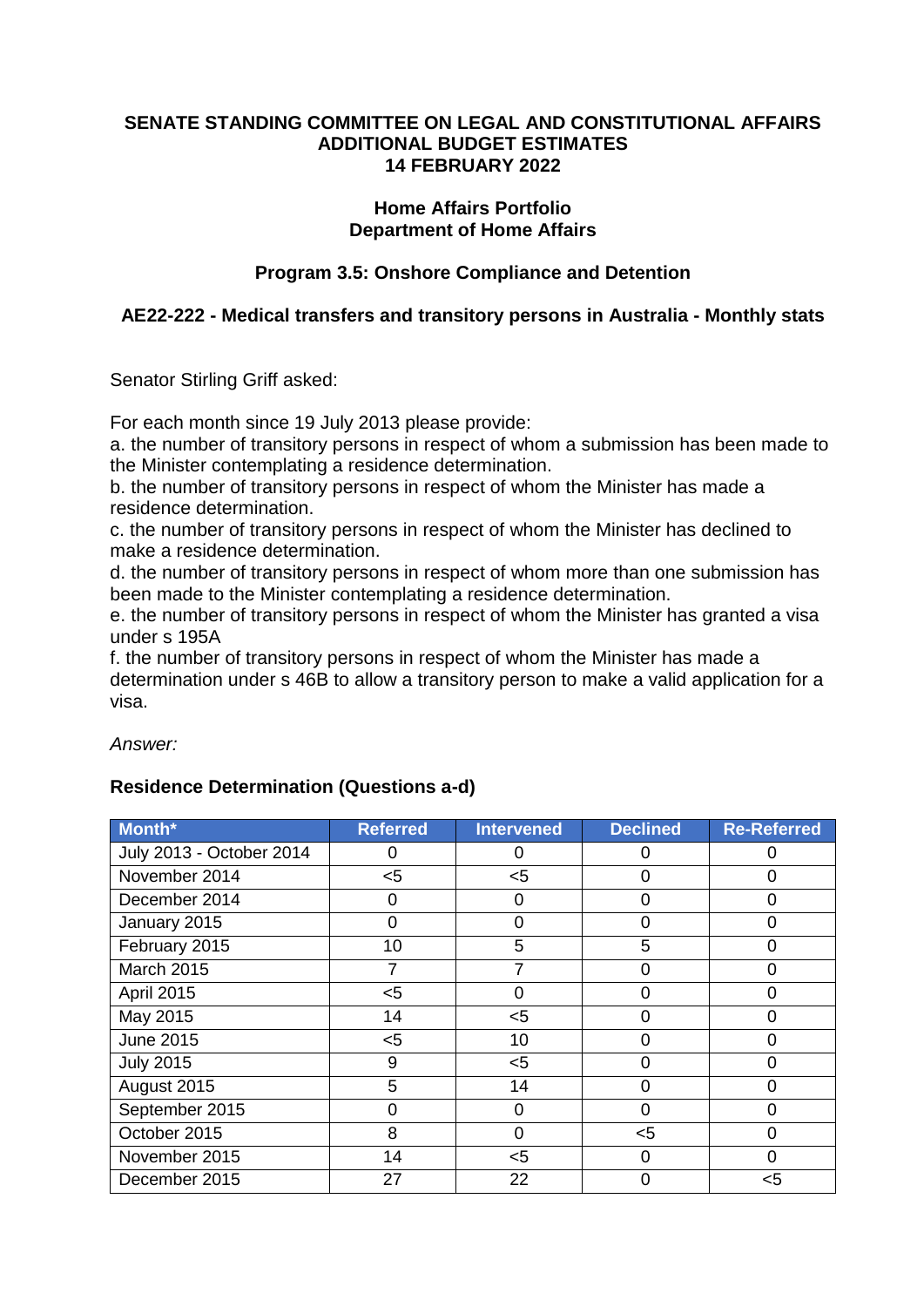| Month*           | <b>Referred</b>  | <b>Intervened</b> | <b>Declined</b>     | <b>Re-Referred</b> |
|------------------|------------------|-------------------|---------------------|--------------------|
| January 2016     | 45               | 38                | 0                   | 0                  |
| February 2016    | 78               | 73                | $\mathbf 0$         | 0                  |
| March 2016       | 50               | 47                | 5                   | $5$                |
| April 2016       | 12               | 6                 | $5$                 | 0                  |
| May 2016         | 16               | 13                | $5$                 | $\mathsf 0$        |
| <b>June 2016</b> | 6                | $5$               | 9                   | 0                  |
| <b>July 2016</b> | $5$              | $5$               | $\mathbf 0$         | $\mathsf 0$        |
| August 2016      | $\overline{7}$   | $5$               | 0                   | 0                  |
| September 2016   | $\overline{5}$   | 5                 | $\mathbf 0$         | $\mathbf 0$        |
| October 2016     | $\overline{5}$   | $5$               | $5$                 | 0                  |
| November 2016    | 20               | 10                | $\mathsf 0$         | 6                  |
| December 2016    | $\overline{7}$   | 14                | $5$                 | $5$                |
| January 2017     | 11               | 24                | 0                   | $5$                |
| February 2017    | 6                | 26                | $\mathsf{O}\xspace$ | $5$                |
| March 2017       | 21               | $\overline{7}$    | $\mathbf 0$         | $5$                |
| April 2017       | $\pmb{0}$        | 11                | $\mathsf{O}\xspace$ | $\pmb{0}$          |
| May 2017         | $\overline{35}$  | 6                 | $\mathsf 0$         | $5$                |
| June 2017        | 13               | 29                | $5$                 | $5$                |
| <b>July 2017</b> | 5                | 14                | $5$                 | $\mathsf 0$        |
| August 2017      | $5$              | 5                 | $5$                 | $5$                |
| September 2017   | 11               | 5                 | $\mathbf 0$         | $\pmb{0}$          |
| October 2017     | $5$              | 9                 | $5$                 | $\pmb{0}$          |
| November 2017    | 6                | $5$               | $\mathbf 0$         | $5$                |
| December 2017    | $\overline{7}$   | 6                 | $\mathsf{O}\xspace$ | $\pmb{0}$          |
| January 2018     | 6                | 5                 | $\mathsf{O}\xspace$ | $5$                |
| February 2018    | $5$              | 6                 | $\pmb{0}$           | $\mathbf 0$        |
| March 2018       | 6                | 6                 | $5$                 | $5$                |
| April 2018       | $\boldsymbol{9}$ | 6                 | $5$                 | $\pmb{0}$          |
| May 2018         | $\overline{7}$   | 8                 | $\mathsf 0$         | 5                  |
| <b>June 2018</b> | $5$              | < 5               | $\mathsf 0$         | 0                  |
| <b>July 2018</b> | $\overline{27}$  | 26                | $\mathsf 0$         | $\mathsf 0$        |
| August 2018      | 24               | 25                | $\pmb{0}$           | $\overline{0}$     |
| September 2018   | 46               | 30                | $\boldsymbol{0}$    | $5$                |
| October 2018     | 50               | 45                | $5$                 | 0                  |
| November 2018    | 138              | 132               | $<$ 5               | 5                  |
| December 2018    | 68               | 80                | 0                   | 5                  |
| January 2019     | 22               | 32                | 0                   | 0                  |
| February 2019    | 29               | $\overline{7}$    | 0                   | $\mathbf 0$        |
| March 2019       | 38               | 30                | 15                  | $5$                |
| April 2019       | 20               | $<$ 5             | 0                   | 0                  |
| May 2019         | 15               | 24                | 0                   | $5$                |
| <b>June 2019</b> | $<$ 5            | 5                 | $\overline{5}$      | 0                  |
| <b>July 2019</b> | 18               | 10                | $5$                 | 0                  |
| August 2019      | 28               | 45                | $<$ 5               | $5$                |
| September 2019   | 28               | $<$ 5             | $<$ 5               | $<$ 5              |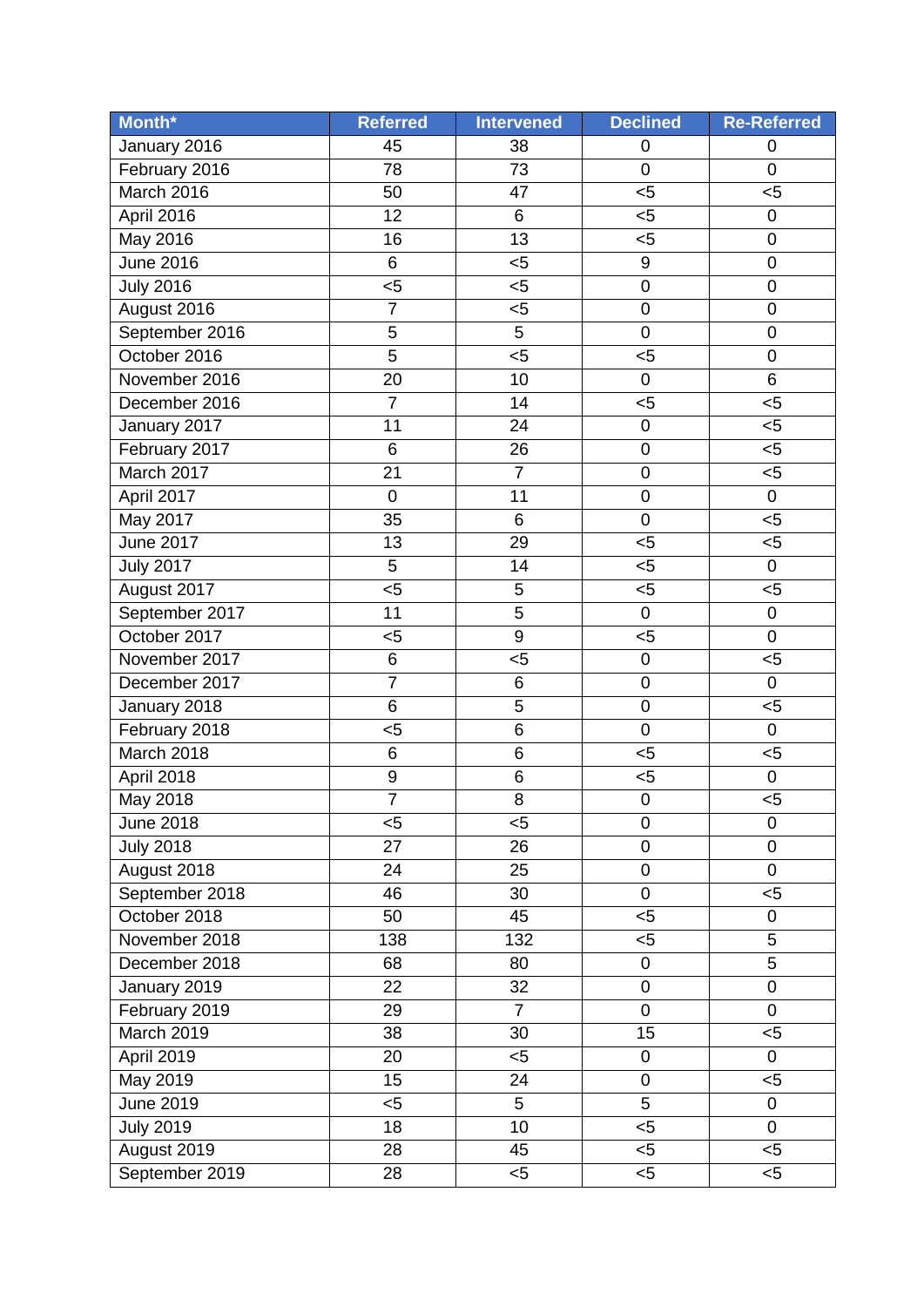| Month*           | <b>Referred</b> | <b>Intervened</b> | <b>Declined</b> | <b>Re-Referred</b> |
|------------------|-----------------|-------------------|-----------------|--------------------|
| October 2019     | 11              | $\overline{7}$    | 30              | $5$                |
| November 2019    | 14              | 5                 | $\overline{5}$  | 5<                 |
| December 2019    | 34              | 9                 | $5$             | $5$                |
| January 2020     | $\mathsf 0$     | $5$               | $5$             | 0                  |
| February 2020    | $5$             | $5$               | 0               | $\mathsf 0$        |
| March 2020       | $5$             | $5$               | $\overline{0}$  | $\overline{0}$     |
| April 2020       | $\mathbf 0$     | $5$               | 0               | $\mathsf 0$        |
| May 2020         | $\overline{0}$  | $\overline{0}$    | $\overline{0}$  | $\overline{0}$     |
| <b>June 2020</b> | $5$             | $5$               | $\overline{0}$  | $5$                |
| <b>July 2020</b> | 11              | 0                 | $\mathbf 0$     | 0                  |
| August 2020      | $\overline{0}$  | 11                | $\overline{0}$  | $\overline{0}$     |
| September 2020   | $\mathsf 0$     | $\pmb{0}$         | $\mathbf 0$     | $\overline{0}$     |
| October 2020     | $\overline{0}$  | $\mathsf 0$       | $\mathbf 0$     | $\mathsf 0$        |
| November 2020    | 23              | 23                | $\overline{0}$  | $\mathsf 0$        |
| December 2020    | $\mathsf 0$     | $\pmb{0}$         | $\mathbf 0$     | $\mathbf 0$        |
| January 2021     | $\overline{0}$  | $\mathsf 0$       | $\overline{0}$  | $\mathsf 0$        |
| February 2021    | 5               | $\overline{0}$    | $\overline{0}$  | $\overline{0}$     |
| March 2021       | $\mathbf 0$     | $\overline{0}$    | $\overline{0}$  | $\mathbf 0$        |
| April 2021       | $\mathbf 0$     | $5$               | $\overline{0}$  | $\mathbf 0$        |
| May 2021         | $\overline{0}$  | 0                 | $\overline{0}$  | $\mathbf 0$        |
| <b>June 2021</b> | $\overline{0}$  | $\mathbf 0$       | $\mathbf 0$     | $\mathbf 0$        |
| <b>July 2021</b> | $5$             | $\overline{0}$    | $\overline{0}$  | $\mathbf 0$        |
| August 2021      | 48              | 42                | 6               | 0                  |
| September 2021   | $\pmb{0}$       | $5$               | $\mathbf 0$     | $\mathbf 0$        |
| October 2021     | $\mathbf 0$     | $\pmb{0}$         | $\mathbf 0$     | $\mathbf 0$        |
| November 2021    | $5$             | $\mathbf 0$       | $5$             | $5$                |
| December 2021    | $5$             | $5$               | $5$             | $5$                |

*\*The above information is in respect of transitory persons who arrived after 19 July 2013 and were transferred from a regional processing country (RPC) to Australia under section 198B, 198E or 198G of the Migration Act 1958 (the Act) for a termporary purpose.*

The Department received ministerial direction not to refer persons who arrived after 19 July 2013 for consideration under section 197AB of the Act for a possible residence determination. This was formalised in the section 197AB Ministerial Guidelines signed on 18 February 2014, establishing persons who arrived after 19 July 2013 should not be referred for consideration unless there were exceptional circumstances.

The guidelines were later amended (signed 29 March 2015) to specifically include where a person was transferred from an offshore processing centre to Australia for medical treatment or otherwise could be referred for consideration under section 197AB of the Act.

# **Sections 195A and 46B (Questions e-f)**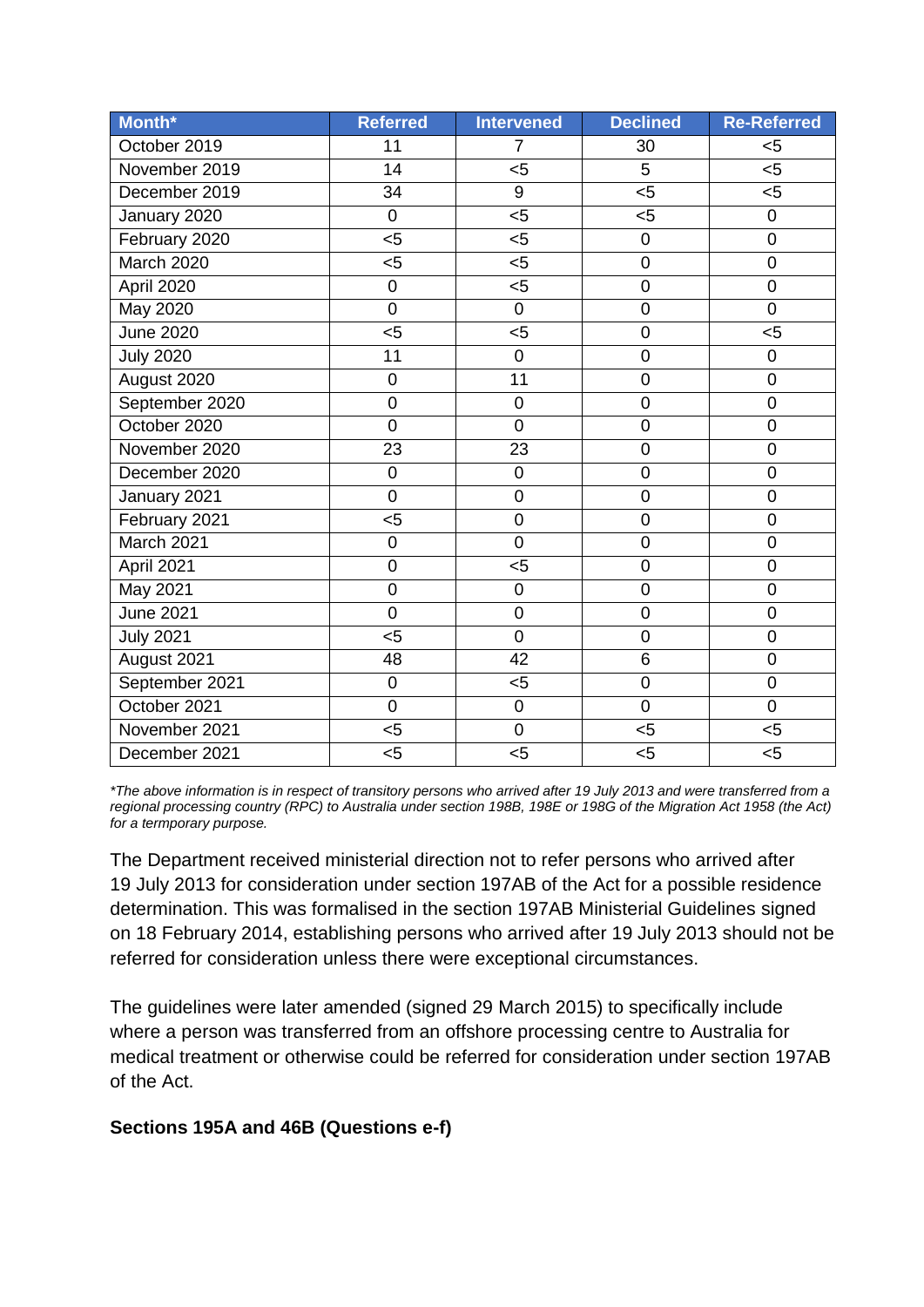Information on transitory persons referred to the Minister for consideration under section 195A prior to July 2018 is not available in departmental systems in a reportable format.

| Month*           | <b>Intervened under section</b><br>195A to grant a Bridging visa | <b>Intervened under section 46B</b><br>to allow Bridging visa<br>applications |
|------------------|------------------------------------------------------------------|-------------------------------------------------------------------------------|
| <b>July 2018</b> | 0                                                                | 0                                                                             |
| August 2018      | 0                                                                | 0                                                                             |
| September 2018   | 60                                                               | 0                                                                             |
| October 2018     | 0                                                                | 0                                                                             |
| November 2018    | 85                                                               | 0                                                                             |
| December 2018    | 0                                                                | 0                                                                             |
| January 2019     | $\mathbf 0$                                                      | 0                                                                             |
| February 2019    | 0                                                                | 0                                                                             |
| March 2019       | 59                                                               | 0                                                                             |
| April 2019       | 0                                                                | 0                                                                             |
| May 2019         | 85                                                               | 0                                                                             |
| <b>June 2019</b> | 0                                                                | 0                                                                             |
| <b>July 2019</b> | $\mathbf 0$                                                      | 0                                                                             |
| August 2019      | $\overline{0}$                                                   | 0                                                                             |
| September 2019   | 58                                                               | 58                                                                            |
| October 2019     | 0                                                                | $\mathbf 0$                                                                   |
| November 2019    | 84                                                               | 0                                                                             |
| December 2019    | 0                                                                | 0                                                                             |
| January 2020     | $\mathbf 0$                                                      | 0                                                                             |
| February 2020    | $\mathbf 0$                                                      | $\mathbf 0$                                                                   |
| March 2020       | $\mathbf 0$                                                      | $\overline{0}$                                                                |
| April 2020       | 0                                                                | $\overline{0}$                                                                |
| May 2020         | $5$                                                              | 83                                                                            |
| <b>June 2020</b> | 0                                                                | 0                                                                             |
| <b>July 2020</b> | $\mathbf 0$                                                      | 0                                                                             |
| August 2020      | 60                                                               | $\mathbf 0$                                                                   |
| September 2020   | 216                                                              | $5$                                                                           |
| October 2020     | 0                                                                | 0                                                                             |
| November 2020    | $\mathsf 0$                                                      | 0                                                                             |
| December 2020    | $\overline{7}$                                                   | 0                                                                             |
| January 2021     | 64                                                               | 0                                                                             |
| February 2021    | 69                                                               | 0                                                                             |
| March 2021       | 6                                                                | 260                                                                           |
| April 2021       | $\overline{7}$                                                   | 0                                                                             |
| May 2021         | $5$                                                              | $\pmb{0}$                                                                     |
| <b>June 2021</b> | 0                                                                | $\mathbf 0$                                                                   |
| <b>July 2021</b> | $\mathbf 0$                                                      | 79                                                                            |
| August 2021      | $5$                                                              | 165                                                                           |
| September 2021   | 0                                                                | 132                                                                           |